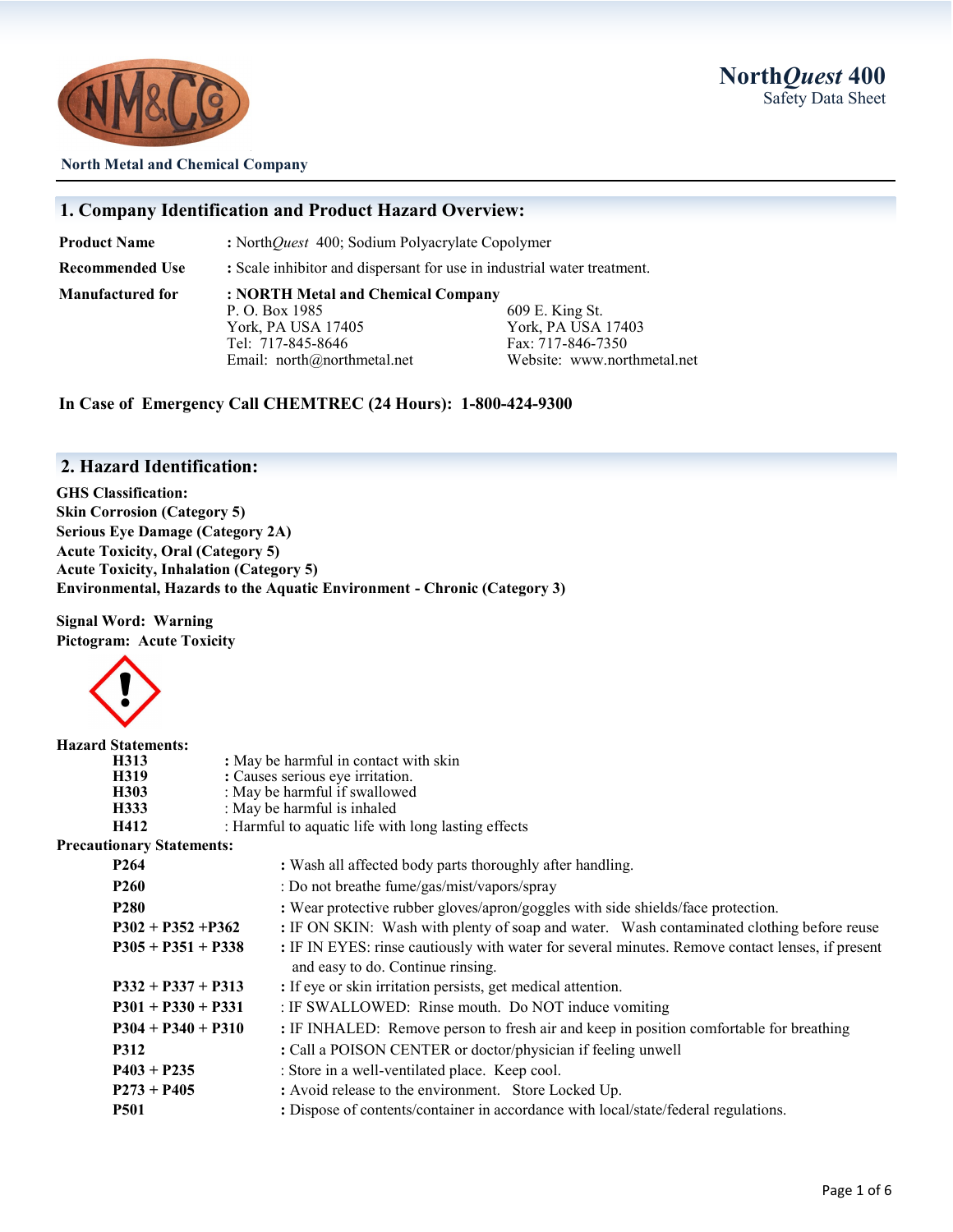## **3. Composition/Information on Ingredient:**

**Chemical Name : North***Quest* **400;** Acrylic/Sulfonic Terpolymer

**Chemical Family :** Acrylic copolymer(s)

**Chemical Formula/ Structure :** N/A

| Substance:                                                                                                                            | <b>CAS Number:</b> | Hazard                        | Compo. $(\% )$ |
|---------------------------------------------------------------------------------------------------------------------------------------|--------------------|-------------------------------|----------------|
| 2-Propenoic acid, polymer with 2-methyl-2-[(1-oxo-2-propenyl)amino]-1-<br>propanesulfonic acid monosodium salt and sodium phosphinite | 28205-96-1         | See section<br>$\overline{c}$ | $48 - 52%$     |
| Water                                                                                                                                 | 7732-18-5          |                               | Proprietary    |

## **4. First Aid Measures:**

| <b>Eyes</b>                        | : Flush eyes with running water for at least fifteen minutes. Remove any contact lenses. If irritation<br>persists, get medical aid.                                                                          |
|------------------------------------|---------------------------------------------------------------------------------------------------------------------------------------------------------------------------------------------------------------|
| <b>Skin</b>                        | : Remove contaminated clothing. Flush skin with running water and soap for fifteen minutes. If irritation<br>persists, get medical aid.                                                                       |
| Ingestion                          | : If the product is swallowed, rinse mouth with large quantities of water. Do not induce vomiting. Call<br>doctor/physician/poison center immediately. Never give anything by mouth to an unconscious person. |
| <b>Inhalation</b>                  | : If safe to do so, remove individual from further exposure. Keep warm and at rest. If cough or other<br>symptoms develop, call doctor/poison center immediately.                                             |
| <b>PPE</b> for first<br>responders | : Gloves and safety goggles are highly recommended.                                                                                                                                                           |

| Flash Point $(^{\circ}C)$                                    | : No data available.                                                                                                                                                                                                                                                                                                                                                                                                                                                                                                                 |
|--------------------------------------------------------------|--------------------------------------------------------------------------------------------------------------------------------------------------------------------------------------------------------------------------------------------------------------------------------------------------------------------------------------------------------------------------------------------------------------------------------------------------------------------------------------------------------------------------------------|
| <b>Flammable Limits</b>                                      | : Not applicable.                                                                                                                                                                                                                                                                                                                                                                                                                                                                                                                    |
| <b>Autoignition Temp.</b>                                    | : Not applicable.                                                                                                                                                                                                                                                                                                                                                                                                                                                                                                                    |
| <b>Flammable Class</b>                                       | : Not applicable.                                                                                                                                                                                                                                                                                                                                                                                                                                                                                                                    |
| <b>Flame Propagation or</b><br><b>Burning Rate of Solids</b> | : Not available.                                                                                                                                                                                                                                                                                                                                                                                                                                                                                                                     |
| <b>General Hazard</b>                                        | : Evacuate personnel downwind in-order to avoid inhalation of irritating and/or harmful fumes and smoke.                                                                                                                                                                                                                                                                                                                                                                                                                             |
| <b>Extinguishing Media</b>                                   | : Carbon dioxide, dry chemical, or water mist. Appropriate for the surrounding area. Do not use Halons.                                                                                                                                                                                                                                                                                                                                                                                                                              |
| <b>Hazardous Combustion</b><br><b>Products</b>               | : Carbon Oxides, Nitrogen oxides, Sulfur Oxides, Phosphorous Oxides, and other hazardous compounds.                                                                                                                                                                                                                                                                                                                                                                                                                                  |
|                                                              | Fire Fighting Procedures: This product is a non-flammable substance. However, material can splatter above 100C/212F. Cool<br>exposed containers with water spray to prevent over heating. Dry residue of the product may also burn.                                                                                                                                                                                                                                                                                                  |
|                                                              | Fire Fighting Equipment: Respiratory and eye protection are required for fire fighting personnel. Full protective equipment<br>(bunker gear) and self-contained breathing apparatus (SCBA) should be used for all indoor fires and any<br>significant outdoor fires. Evacuate area and fight fire from safe distance or a protected location. Move<br>fire-exposed containers, if allowable without sacrificing the safety of the firefighters. Firefighters should<br>control run-off water to prevent environmental contamination. |
| <b>Sensitivity to Static</b><br><b>Discharge</b>             | : Not sensitive.                                                                                                                                                                                                                                                                                                                                                                                                                                                                                                                     |
| <b>Sensitivity to</b><br><b>Mechanical Impact</b>            | : Not sensitive.                                                                                                                                                                                                                                                                                                                                                                                                                                                                                                                     |

## **5. Fire Fighting Measures:**

# **North***Quest* 400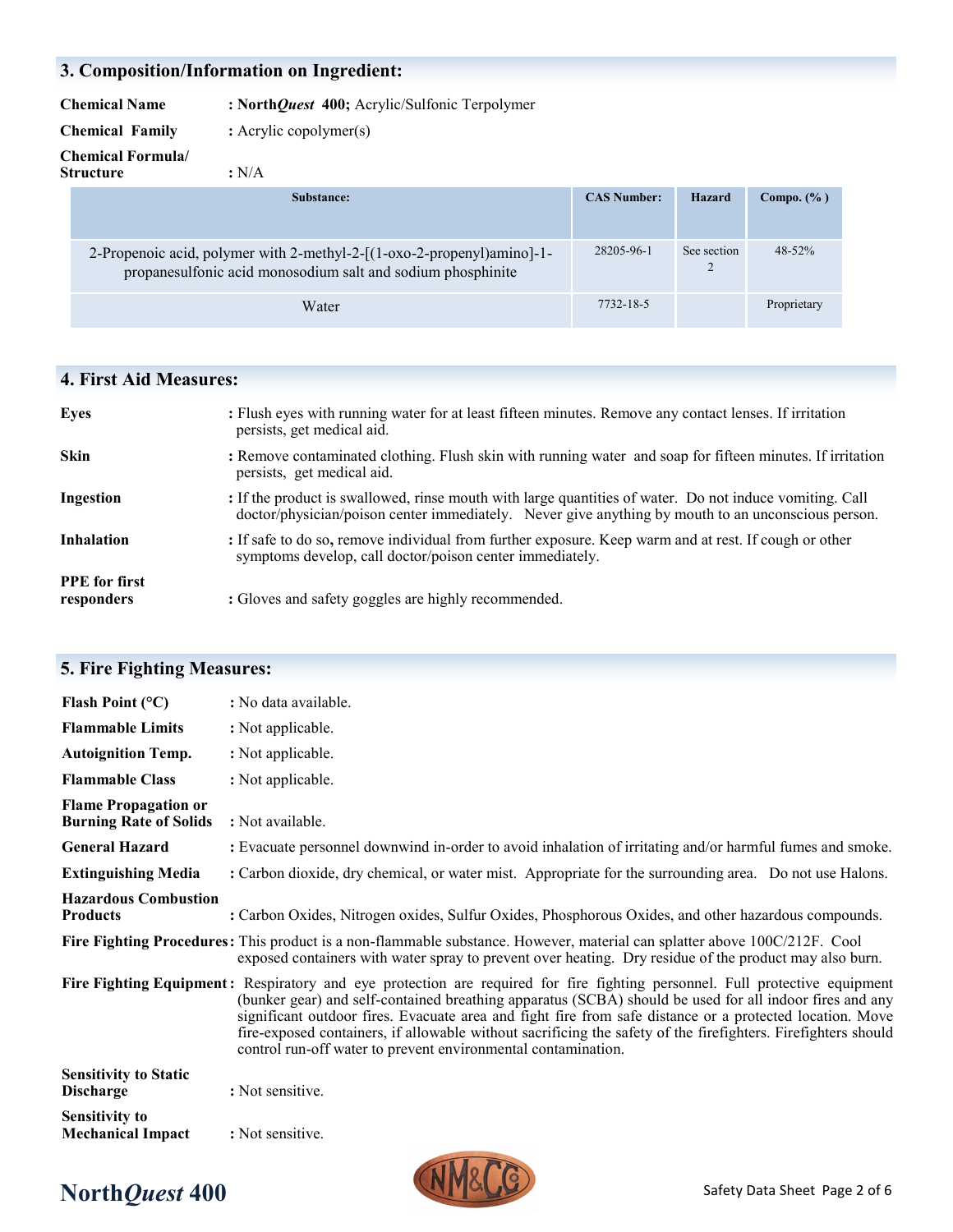## **6. Accidental Release Measures:**

| <b>Protective Gear for</b><br><b>Personnel:</b> | For Small Spill : Safety glasses or chemical splash goggles, chemically resistant gloves (rubber/latex), chemically<br>resistant boots, and any appropriate body protection to minimize direct contact to the skin.                                                                                                                                 |
|-------------------------------------------------|-----------------------------------------------------------------------------------------------------------------------------------------------------------------------------------------------------------------------------------------------------------------------------------------------------------------------------------------------------|
|                                                 | For Large Spill: Triple gloves (rubber and nitrile over latex), chemical resistant suit, boots, hard hat, full face mask/an air<br>purifying respirator (NIOSH approved). Self contained breathing apparatus must be worn in situations<br>where fumigant gas generation and low oxygen levels are a consequence of contamination from the<br>leak. |
| <b>Spill Clean-up</b><br><b>Procedures:</b>     |                                                                                                                                                                                                                                                                                                                                                     |
|                                                 | For Small Spill : In the event of a small spill, the leak should be contained with an absorbent pad and placed in a properly<br>labeled waste disposal container immediately. Do not let chemical/spill waste enter the environment.                                                                                                                |
|                                                 | For Large Spill: In the event of a large spill, contain the spill immediately and dispose according to state, federal, and<br>local hazardous waste regulation. Do not let chemic/spill waste enter the environment.                                                                                                                                |
| Environmental<br><b>Precaution</b>              | : Water spill: use appropriate containment to avoid run off or release to sewer or other waterways.<br>Land spill: use appropriate containment to avoid run off or release to ground.<br>General precaution: remove containers of strong acid and alkali from the release area.                                                                     |
| <b>Release Notes</b>                            | : If spill could potentially enter any waterway, including intermittent dry creeks, contact local authorities.                                                                                                                                                                                                                                      |

## **7. Handling and Storage:**

| <b>Handling</b> | : Use appropriate personal protective equipment as specified in Section 8. Handle in a well-ventilated |  |  |  |  |
|-----------------|--------------------------------------------------------------------------------------------------------|--|--|--|--|
|                 | area. Handle in a manner consistent with good industrial/manufacturing techniques and practices.       |  |  |  |  |
|                 | Wash hands thoroughly with soap and water after use. Remove contaminated clothing and protective       |  |  |  |  |
|                 | equipment before entering eating areas.                                                                |  |  |  |  |
| $\sim$ $\sim$   |                                                                                                        |  |  |  |  |

**Storage :** Store in a cool, dry well-ventilated area. Keep containers closed when not in use. Keep product isolated from incompatible materials/conditions. Do not store with alkalis and oxidizing agents.

## **8. Exposure Controls and Personal Protection:**

| <b>Engineering Controls</b> | : Use appropriate engineering controls to minimize exposure to vapors generated via routine use. Maintain<br>adequate ventilation of workplace and storage areas. Eye wash facilities and emergency shower must be<br>available when handling this product.                                                               |
|-----------------------------|---------------------------------------------------------------------------------------------------------------------------------------------------------------------------------------------------------------------------------------------------------------------------------------------------------------------------|
| <b>Personal Protective</b>  |                                                                                                                                                                                                                                                                                                                           |
| Equipment                   | : Eyes and face: Wear tightly-sealed safety glasses with side shields or goggles when handling this<br>material.                                                                                                                                                                                                          |
|                             | Skin: Avoid direct contact with skin. Wear chemically resistant gloves, apron, boots or whole bodysuit<br>when handling this product.                                                                                                                                                                                     |
|                             | <b>Respiratory:</b> Avoid breathing vapor or mist. Use NIOSH approved respiratory protection equipment<br>when air borne exposure is excessive. If used, full face-piece replaces the need for face shield and/or<br>chemical goggles. Consult the respirator manufacturer to determine the appropriate type of equipment |
|                             | for a given application.                                                                                                                                                                                                                                                                                                  |
|                             | Work Hygienic Practices: Facilities storing or using this material should be equipped with emergency eyewash, and a safety<br>shower. Good personal hygiene practices should always be followed. Never eat, drink, or smoke in work                                                                                       |
|                             | areas.                                                                                                                                                                                                                                                                                                                    |

#### **Exposure Limits:**

| Substance:                  | CAS No.: | <b>OSHA STEL</b> | <b>OSHA PEL</b> | <b>ACGIH TLV</b> | <b>ACGIH STEL</b> |
|-----------------------------|----------|------------------|-----------------|------------------|-------------------|
| Acrylic/Sulfonic Terpolymer |          | N/A              | N/A             | N/A              | N/A               |

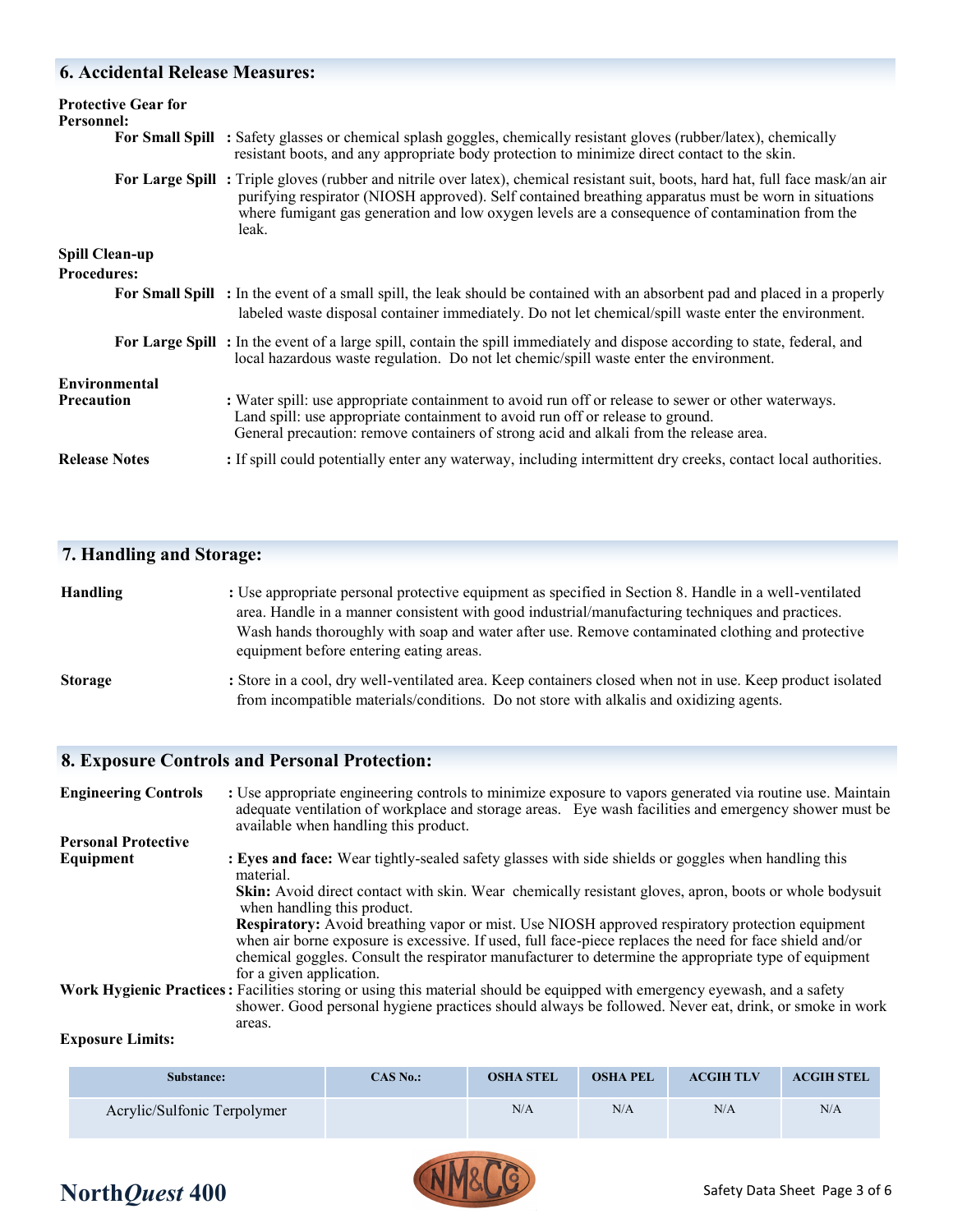## **9. Chemical and Physical Properties:**

| Appearance            | : Liquid                          | <b>Decomposition Temp.</b>   | : Not available         |
|-----------------------|-----------------------------------|------------------------------|-------------------------|
| Odor                  | : Not available                   | <b>Evaporation Rate</b>      | : Not available         |
| Odor threshold        | : Not available                   | Flammability                 | : Not applicable        |
| Color                 | : Light Yellow                    | <b>Upper Explosive Limit</b> | : Not available         |
| pH (1% Solution)      | : $1.5 - 3.5$ @ $25^{\circ}$ C    | <b>Vapor Pressure</b>        | : Not available         |
| <b>Melting Point</b>  | : Not available                   | <b>Vapor Density</b>         | : Not available         |
| <b>Freezing Point</b> | : Not available                   | <b>Specific Gravity</b>      | $: 1.220 - 1.250$ g/cm3 |
| <b>Boiling Point</b>  | : Not available                   | <b>Solubility</b>            | : Soluble in water      |
| <b>Flash Point</b>    | : Not available                   | <b>Partition Coefficient</b> | : Not available         |
| <b>Viscosity</b>      | : 225 - 500 cPs (Dynamic @ 20 °C) | <b>Auto Ignition Temp.</b>   | : Not available         |

## **10. Stability and Reactivity:**

| <b>Stability</b>           | : The product is stable under normal ambient conditions of temperature and pressure.                                                                                                                                                                            |  |
|----------------------------|-----------------------------------------------------------------------------------------------------------------------------------------------------------------------------------------------------------------------------------------------------------------|--|
| Polymerization             | : Polymerization will not occur.                                                                                                                                                                                                                                |  |
| <b>Hazardous</b>           |                                                                                                                                                                                                                                                                 |  |
|                            | <b>Decomposition Products</b> : Thermal decomposition may yield acrylic monomers and hydrocarbons. Fire/burning of the product<br>may yield toxic fumes of carbon oxides, sulfur oxides, nitrogen oxides, phosphorous oxides, and other<br>hazardous compounds. |  |
|                            | <b>Incompatible Materials</b> : Strong oxidizers and bases                                                                                                                                                                                                      |  |
| <b>Conditions to Avoid</b> | : Avoid exposure to extreme temperatures. Protect from freezing. Store away from oxidizing agents and<br>alkalis. Keep away from direct sunlight. Toxic fumes may be released if heated above decomposition<br>point.                                           |  |

## **11. Toxicological Information:**

### **Acute Toxicity Data:**

| Oral LD50               | : No data available |
|-------------------------|---------------------|
| Dermal LD <sub>50</sub> | : No data available |
| Inhalation $LD_{50}$    | : No data available |

#### **Corrosion/Irritation:**

| Skin | : Not known to be a skin irritant |
|------|-----------------------------------|
| Eyes | : Causes eye irritation           |

#### **Sensitization:**

| Respiratory                 | : No data available. |
|-----------------------------|----------------------|
| Skin                        | : No data available. |
| Carcinogenicity             | : No data available. |
| Mutagenicity                | : No data available. |
| <b>Reproductive Effects</b> | : No data available. |
| <b>Teratogenic Effects</b>  | : No data available. |

**Routes of Exposure :** Eyes, Skin, Inhalation, Ingestion

#### **Long Term Exposure Health Effects:**

| Eyes              | : Can cause severe irritation to the eyes. Prolonged exposure may damage eye tissue. |
|-------------------|--------------------------------------------------------------------------------------|
| Skin              | : May cause skin irritation and redness.                                             |
| <b>Inhalation</b> | : May cause irritation of the respiratory tract.                                     |
| Ingestion         | : May lead to possible nausea or vomiting.                                           |



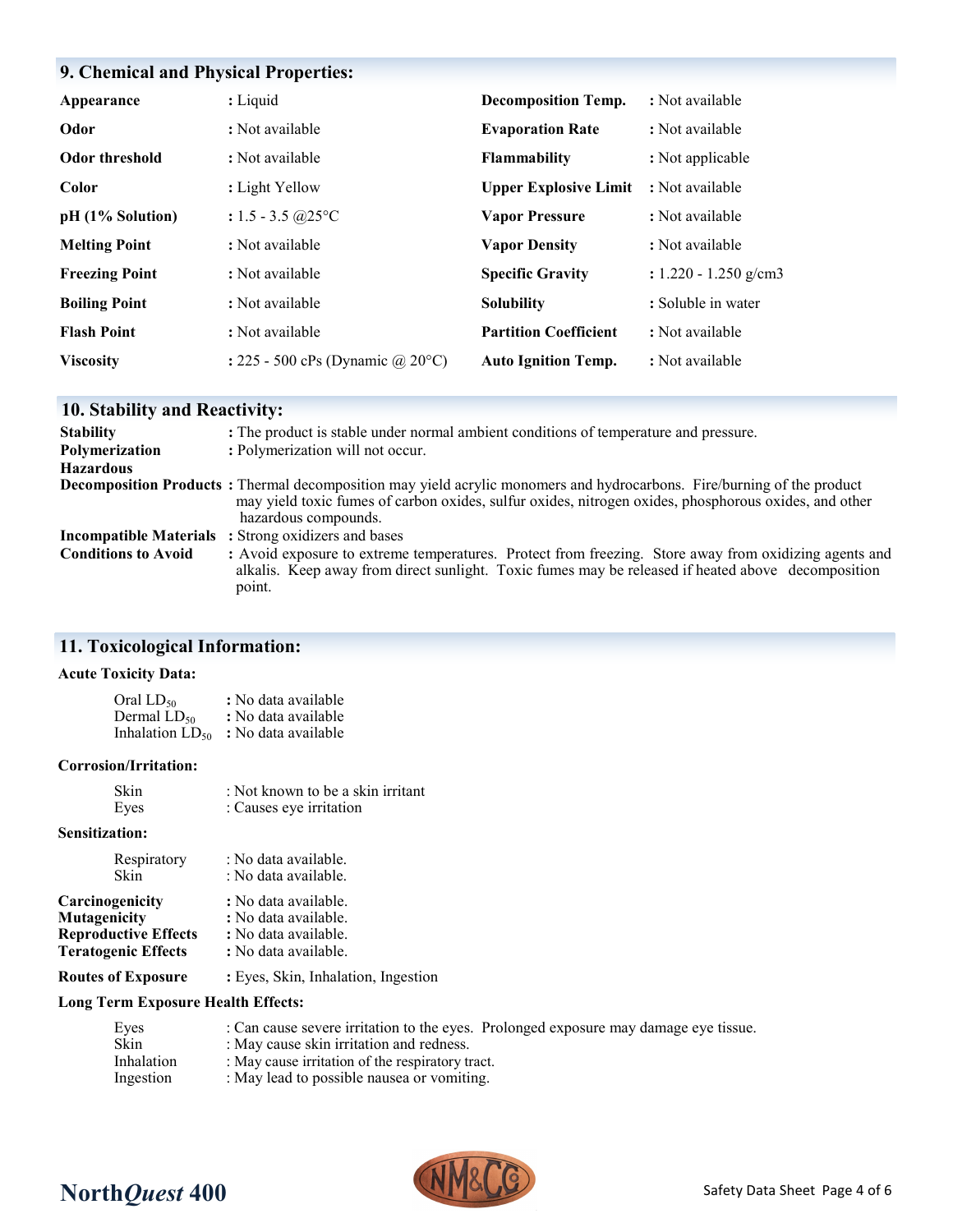#### **12. Ecological Information:**

**All work practices must be aimed at eliminating environmental contamination. Do not allow undiluted product or large quantities to enter ground water or sewage systems. Release of large amounts of this product into aquatic environments may lead to a decrease in pH, which can be harmful to aquatic organisms.**

| <b>Biodegradability</b>                    | : No data available.                                                                                                                          |
|--------------------------------------------|-----------------------------------------------------------------------------------------------------------------------------------------------|
| <b>Bioaccumulative</b><br><b>Potential</b> | : No data available.                                                                                                                          |
| <b>Terrestrial Ecotoxicity</b>             | : This material may be harmful or fatal to contaminated plants or animals, especially if large volumes are<br>released into the environments. |
| <b>Aquatic Ecotoxicity</b>                 | : This product may be harmful or fatal to exposed aquatic life in low concentrations.                                                         |
| <b>Mobility in Soil</b>                    | : No data available.                                                                                                                          |
| <b>Other Adverse Effects</b>               | : No data available.                                                                                                                          |

#### **13. Disposal Considerations:**

| <b>Disposal Method</b>  | : Dispose of waste at an appropriate waste disposal facility according to current applicable laws and<br>regulations. This material should be fully characterized for toxicity and possible reactivity prior to<br>disposal (40 CFR 261). Use which results in chemical or physical or combination may be subject to<br>regulation as a hazardous waste. |  |  |  |
|-------------------------|----------------------------------------------------------------------------------------------------------------------------------------------------------------------------------------------------------------------------------------------------------------------------------------------------------------------------------------------------------|--|--|--|
| <b>For Large Spills</b> | : Contain material and call local authorities for emergency assistance.                                                                                                                                                                                                                                                                                  |  |  |  |
| <b>Product Disposal</b> | : Dispose of at a supervised incineration facility or an appropriate waste disposal facility according to<br>current applicable local, state and federal laws, regulations and product characteristics at time of<br>disposal.                                                                                                                           |  |  |  |
| <b>Empty Container</b>  | : Container contents should be completely used and containers should be emptied prior to discard.<br>Container rinsate could be considered RCRA hazardous waste and must be disposed of with care and in<br>full compliance with federal, state, and local regulations.                                                                                  |  |  |  |

#### **14. Transport Information:**

| <b>Regulatory</b><br><b>Information</b> | UN No. | <b>Proper Shipping Name</b> | <b>UN Class</b> | <b>Packing</b><br>Group | Labels |
|-----------------------------------------|--------|-----------------------------|-----------------|-------------------------|--------|
| <b>US DOT</b>                           | None   | Not Regulated               | None            |                         | None   |
| <b>IMDG</b>                             | None   | Not Regulated               | None            |                         | None   |
| <b>IATA</b>                             | None   | Not Regulated               | None            |                         | None   |

## **15. Regulatory Information:**

#### **U.S. Federal Regulations:**

**TSCA:** All components of this product are listed on the TSCA inventory.

**CERCLA**: Not listed

**SARA TITLE III (EPCRA) Section 302/304:** No components of this product were found to be on the hazardous chemicals list. **SARA TITLE III (EPCRA) Section 311/312:** Acute health hazard.